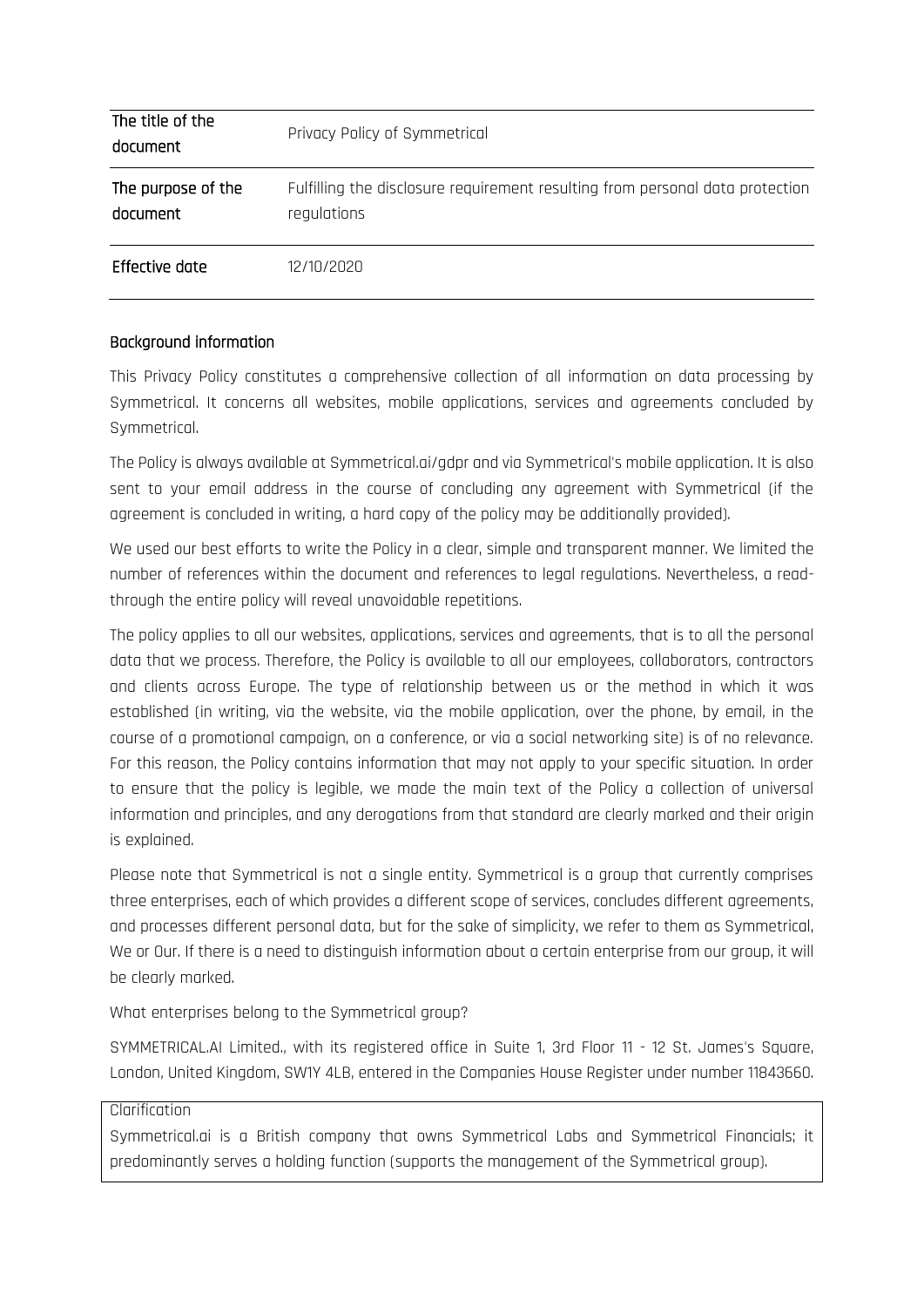SYMMETRICAL LABS SP. Z o.o. with its registered office in Warsaw on ul. Rozbrat 6/17, 00-451 Warsaw, entered in the register of entrepreneurs of the National Court Register maintained by the District Court for the Capital City of Warsaw in Warsaw, 12th Commercial Division of the National Court Register, under KRS no. 0000747407, NIP (tax ID) 7010850471, share capital: PLN 300,000 paid in full.

#### Clarification

Symmetrical Labs is a Polish technology company which delivers IT solutions required for the proper functioning of salary financing services.

SYMMETRICAL FINANCIALS SP, z o.o., with its registered office in Warsaw on ul. Rozbrat 6/17, 00-451 Warsaw, entered in the register of entrepreneurs of the National Court Register maintained by the District Court for the Capital City of Warsaw in Warsaw, 12th Commercial Division of the National Court Register, under KRS no. 0000775925, NIP (tax ID) 7010911511, share capital: PLN 300,000 paid in full.

### Clarification

Symmetrical Financials is a Polish financial company which is a small payment institution and credit intermediary registered with the Polish Financial Supervision Authority and a lending institution that provides financial products as a part of salary financing services.

#### What personal data does Symmetrical collect?

#### Summary:

We process different data from different sources depending on the services you use, the agreements you conclude and on whether you contact us in writing, online or, e.g., over the phone. Much of that data is provided by you personally, e.g., when filling in an agreement or registering in the mobile application. Data may also be provided by your employer or ordering party. We may compile data about the device through which you use our services or communicate with us, or data obtained via your device, e.g., about your location. If necessary, we also obtain data from data providers, e.g., from economic information bureaus.

By data, we mean personal data, i.e., all information through which we are able to identify you and all data connected to that information. Such data include, e.g., given name and surname, phone number, email address and residential address.

We only ask for data that we consider necessary to achieve the purpose for which we collect them. If in any situation the provision of data is not necessary, you will be informed of that fact and you will decide whether to provide such data or not. Please note that your refusal to provide additional data may affect the terms and conditions and the manner in which a given service is provided or a concluded agreement is performed.

Complete information:

1. Personal data

Personal data are your basic data, such as your given name and surname. In order to provide salary financing services, we also need your date of birth (which allows your unique identification), and in the case of payment or financial services (e.g., loans), we also require your PESEL number (or country of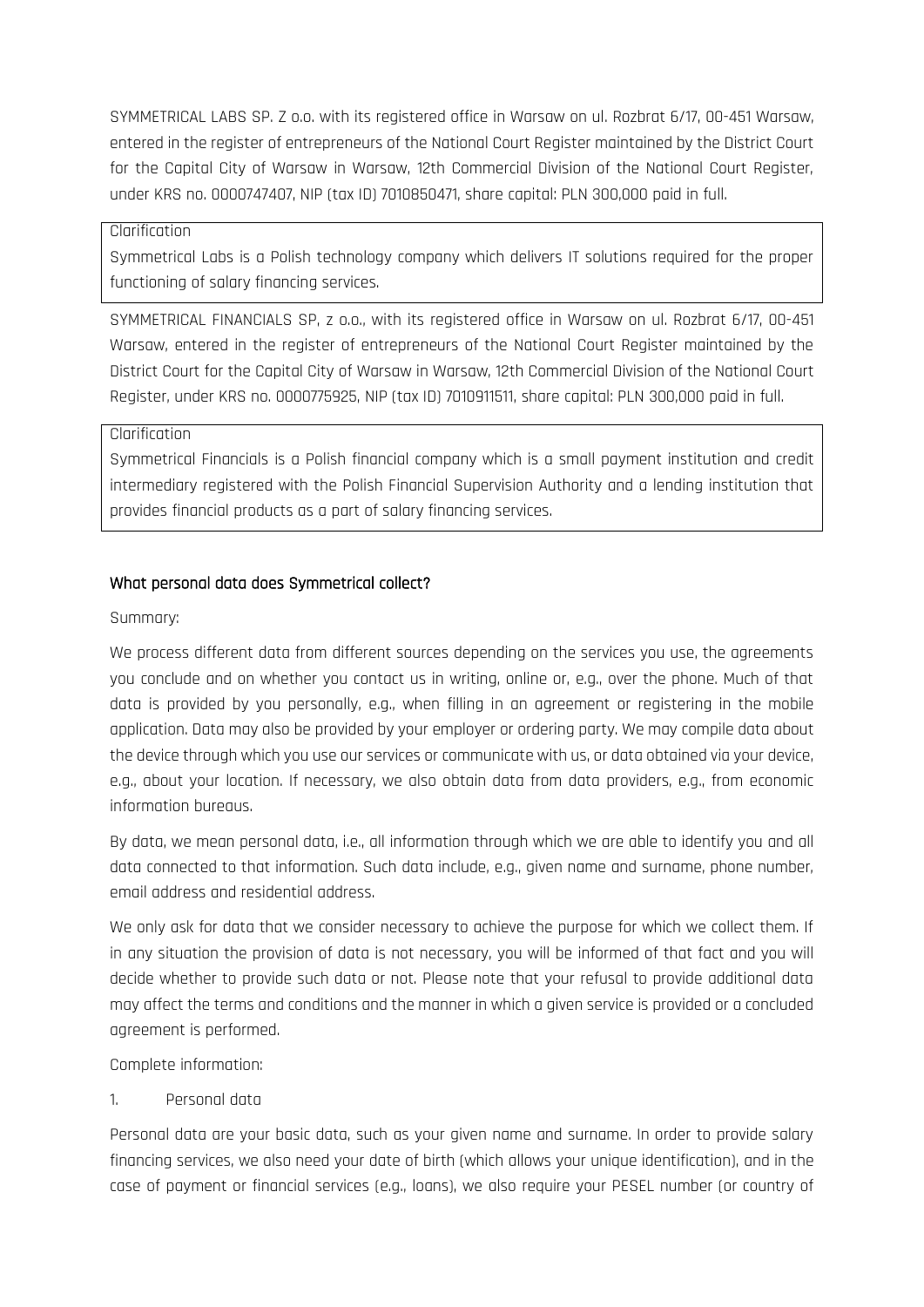birth), nationality, number and series of your identity document, and your residential address. We are obliged to collect those data by anti-money laundering regulations. In other cases, it might be necessary to collect other data as well, such as your NIP number (tax ID).

# 2. Contact details

Contact details are information that allows us to contact you directly. These are, above all, your phone number and email address. Sometimes, these data may include your mailing address (e.g., if the correspondence is sent using traditional methods), your residential address or your business address.

# 3. Data concerning the history of your cooperation with Symmetrical

We store information about the agreements that bind us, the related settlement of accounts, incurred expenses and about any possible complaints.

# 4. Economic and payment data

Usually, this is the number of the payment account you use for the purposes of settling accounts with Symmetrical, but it can also be other information, e.g., in the case of salary financing services or payment/ financial services, we may collect information on your income, expenses, property or, e.g., the number of your dependents. We may also collect similar information for people with whom you share a household.

# 5. Employment data

This is information about your employment and cooperation with ordering parties (regardless of its legal basis). This information concerns your seniority, type, and terms and conditions of your contract, your position, and method in which your salary is calculated.

# 6. Location data

If you use our salary financing services, and more specifically the service that enables you to register your working time, we will obtain information about your location through your device. These data are necessary to confirm your presence at work.

# 7. Correspondence history and conversation recordings

We strive to archive our correspondence and thus we will store all emails and letters exchanged with you. We may also record our phone conversations (which you will always be informed of before we start recording). In such a case, we will store the recording as well.

# 8. Device data

The use of our website or mobile application enables us to obtain information on the device that you use and how you use the app. We collect that information to optimize our services and monitor issues related to IT security.

# 9. Data from third-party databases

In specific situations, we use third-party databases which enable us to supplement your data that we already have. We obtain your relevant consent which allows us to, e.g., inquire at the economic information bureau about any possible bills or loan payments that you may be overdue with.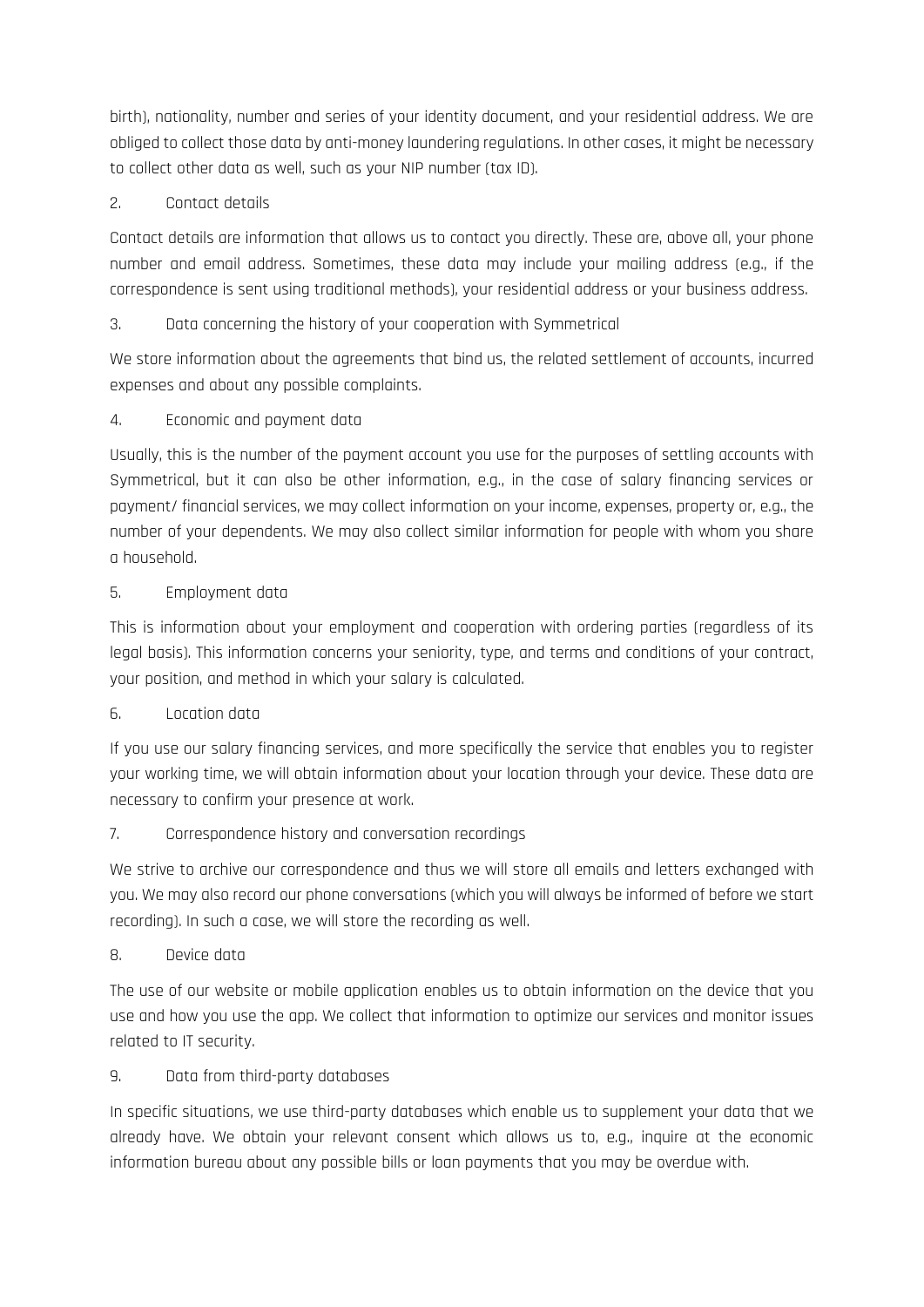#### 10. Other data required under legal regulations

Legal regulations impose numerous obligations on us with regard to certain situations, e.g., in the case of employment contracts, we must collect data provided for in the Labor Code. Therefore, in the case of many agreements, we will collect data not only for our own purposes, but also in relation to legal requirements and requirements imposed on us by authorities that supervise our activity.

### What is the purpose for which Symmetrical processes personal data?

### Summary:

We process data for the purposes of performing the agreement, fulfilling our obligations resulting from legal regulations, for marketing purposes, quality testing, or even asserting claims/defending against claims. Naturally, in doing so we follow personal data protection laws. Some of those purposes do not require your consent (as the processing of your data is, for instance, simply required for the provision of the ordered service, which makes it unnecessary for us to collect your additional consent, and we will contact you via all the available communication channels, i.e., we will contact you by traditional post, email, text message, over the phone or using messages in the Mobile Application), and if such consent is required, we will not only ask you for permission to process your data, but we will also try to ask for your preferences, e.g., as to the method of contacting you when accomplishing a given objective (e.g., you may consent to receiving marketing information via email, but not over the phone).

Complete information:

1. Salary financing services

In order to conclude and perform the agreement concerning salary financing services, we can process your data without your consent. It should be emphasized that in this case, the data is used for the purposes of negotiating, preparing and concluding the agreement, and to ensure its efficient performance, e.g., by ensuring the possibility of unique identification. That purpose of processing concerns both Symmetrical Labs and Financials.

### 2. Payment and financial products (limit, loan)

Our mobile application enables you to use financial services, and for this purpose we will process your data that enable us to conclude such an agreement. The scope of such data is usually broader than in the case of just salary financing services, but as in that case, the processing is based on the necessity to conclude and perform the agreement. This purpose applies to Symmetrical Financials, the entity that provides you with financial services.

### 3. Verification of creditworthiness and credit standing

If you are applying for access to financial products and during the period of the agreement concluded with us with regard to such a product, considering valid legal regulations (the Consumer Credit Act requires us to verify the lender's credit standing), the necessary conclusion and performance of the agreement, our legitimate interest as the controller of your data, we will verify and monitor your credit standing and creditworthiness, i.e., we will check whether you are able to pay loan installments and whether you actually pay off your debts. This purpose applies to Symmetrical Financials.

4. Quality testing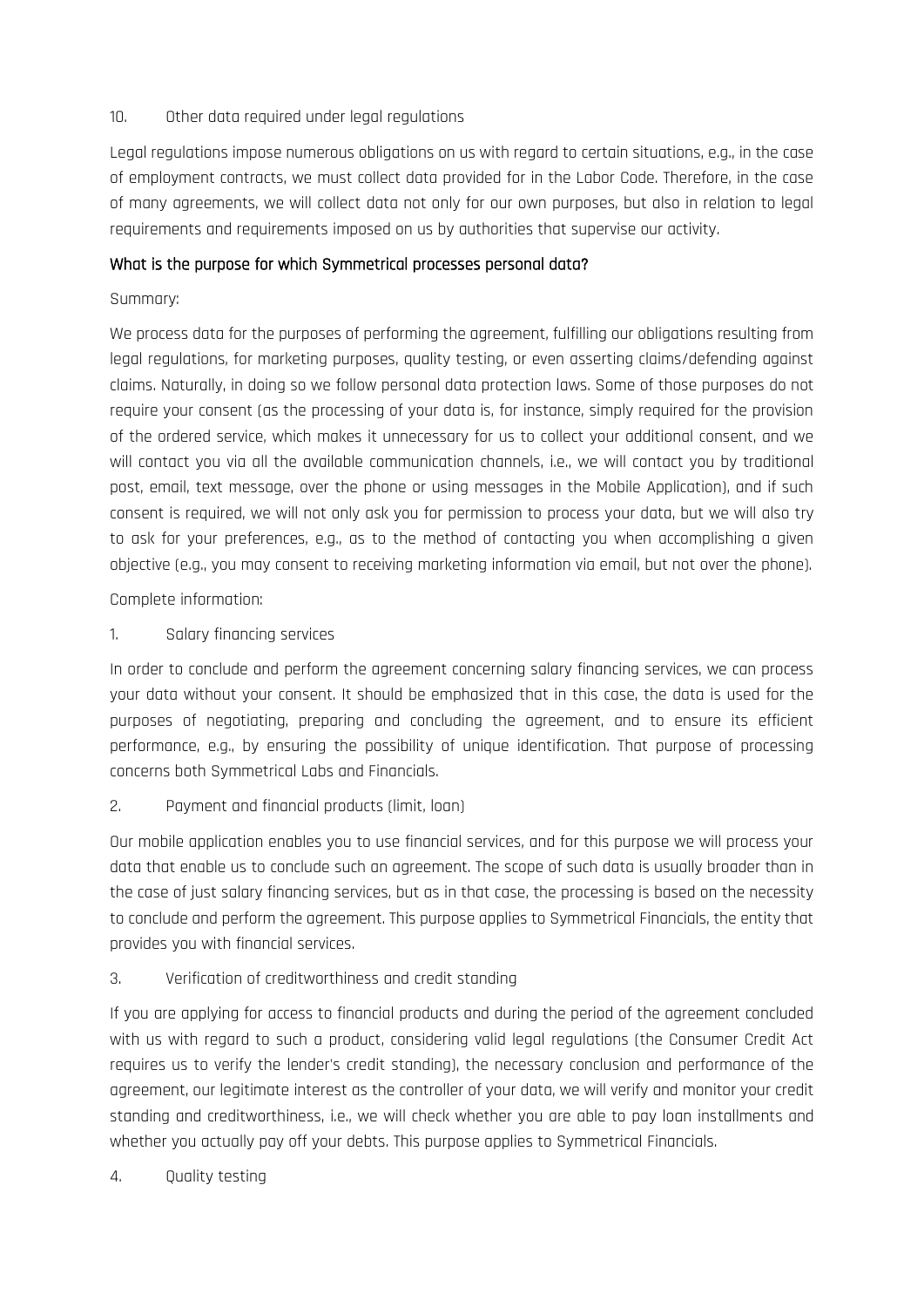As we want to improve our services, we strive to monitor their quality on an ongoing basis. Therefore, your data may be processed for the purposes of testing the quality of services. Having your convenience in mind, we will ask for your consent and the preferred contact channel with regard to this matter.

### 5. Marketing purposes

Sometimes we want to provide you with information on our services, present new releases or encourage you to use our mobile application. In such a case, the data are processed for a marketing purpose on the basis of our legitimate interest as a data controller, but you have the right to object to such processing. Additionally, wherever it is possible, we try to ask for your consent and the preferred channel of contact to ensure that you find the cooperation with Symmetrical highly convenient.

### 6. Correspondence exchange, newsletter

We collect your data that is necessary for sending our correspondence, usually in response to your interest in our services or inquiries concerning our services via our website, application (in particular via the contact form in the app), electronic mail and personally.

## 7. Performance of agreements

In order to conclude and perform other agreements than those concluded with our clients, such as employment contracts, service or goods delivery contracts, lease agreements, we process the data of parties to such agreements and their representatives.

## 8. Assertion of claims and defense against claims

As the data controller, we have the right to process your data for the purposes of asserting our claims or defending against your claims. It is our legitimate purpose and it does not require your consent.

### 9. Fulfillment of obligations under legal regulations

We also collect personal data to fulfill our obligations resulting from legal regulations, which are primarily related to the Accounting Act (the requirement to store accounting records and agreements) and the Act on Counteracting Money Laundering and Financing of Terrorism (the requirement to store agreements and documents related to the identification of clients using financial services).

### From where does Symmetrical obtain personal data?

Summary:

We obtain your data using various methods. Firstly, we try to obtain your data directly from you, which gives you the knowledge about what and when is disclosed to us. Data can also be obtained from your employer or ordering party, which, in particular in the course of providing salary financing services, allows us to confirm your data at a reliable source, avoid unnecessary bureaucracy, and relieves you from having to provide us with numerous certificates or declarations documenting, e.g., the employment with a given employer or your earnings. We also use the services of third-party data providers, e.g., economic information bureaus. Please bear in mind that we exchange data within the Symmetrical group, in particular in the scope necessary to perform the administrative functions (e.g., handling correspondence, accounting and financial reporting).

### Complete information: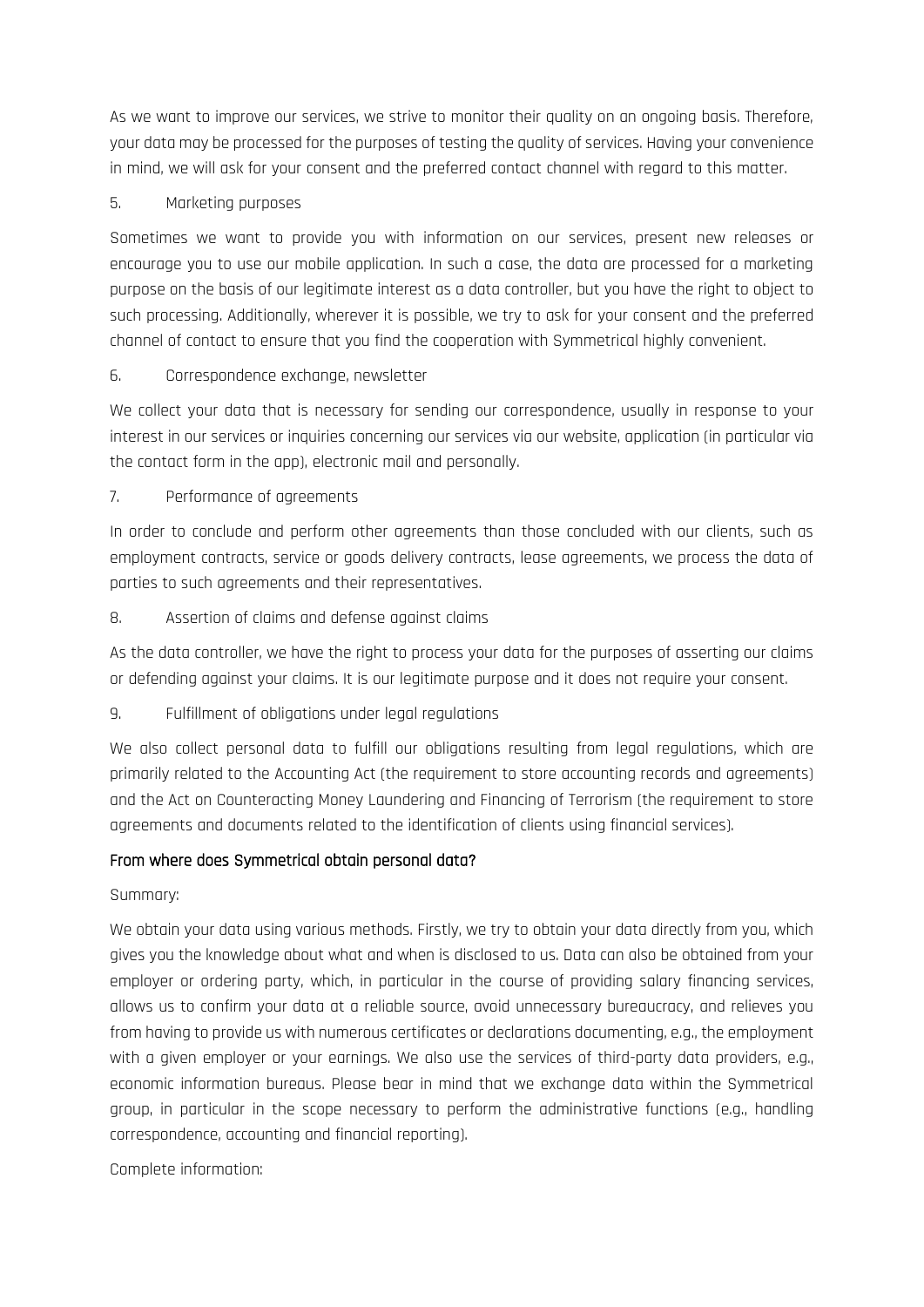#### 1. Information obtained directly from you

You provide us with your data directly, e.g., by filling in forms, agreement documents, or exchanging correspondence with us. We may also ask you to confirm your data that we obtained from another source. The data you provide us with are necessary for the achievement of the purposes for which they are collected. Their provision is voluntary, but if you do not provide such data, we will be unable to achieve the intended purpose or its achievement will be hindered.

### 2. Employer / ordering party

We receive data from your employer or ordering party, in particular in the course of providing salary financing services, but also in other cases (e.g., when your employer is our contracting party and provides us with goods or services).

### 3. Symmetrical Group

Our companies exchange your data for administrative purposes (we handle our correspondence, manage our finances, financial reporting, personal data protection and compliance risk jointly) and to provide services, in particular the salary financing services for which Symmetrical Labs is the provider of technology and data, while Symmetrical Financials is the provider of capital and financial services (as a credit intermediary or lender).

#### 4. Third-party databases

With regard to the salary financing services, we supplement your data with information obtained, with your consent, from specialized databases, e.g., from economic information bureaus. These are usually data regarding your economic situation and creditworthiness as well as information which allows us to effectively manage the security of our products (e.g., information from databases on IT security incidents or devices/addresses used in fraudulent activities).

### Who will have access to my personal data?

#### Summary

Your data are transferred only when such a transfer is permitted by legal regulations. However, it should be emphasized that sometimes such a transfer does not require your consent. A data transfer might be based directly on legal regulations, a need to perform an agreement, or be conducted under a data processing agreement that we concluded, which enables us to provide the data to our subcontractors. If the data are entrusted to our subcontractors, they process your data only within a scope and for a purpose that we strictly defined. We strive to select only proven and trustworthy providers, and these are mostly IT service providers, accountants and couriers. We also transfer the data from Symmetrical Labs to the providers of financial and insurance products, if you express willingness to use such services in the Application. Importantly, we do not transfer your data outside of Europe – all our subcontractors process the data using infrastructure located within the European Economic Area and, like us, fully observe the GDPR requirements.

#### Complete information:

### 1. Symmetrical Group entities

Data is exchanged within the Symmetrical group in relation to the joint use of many services, sharing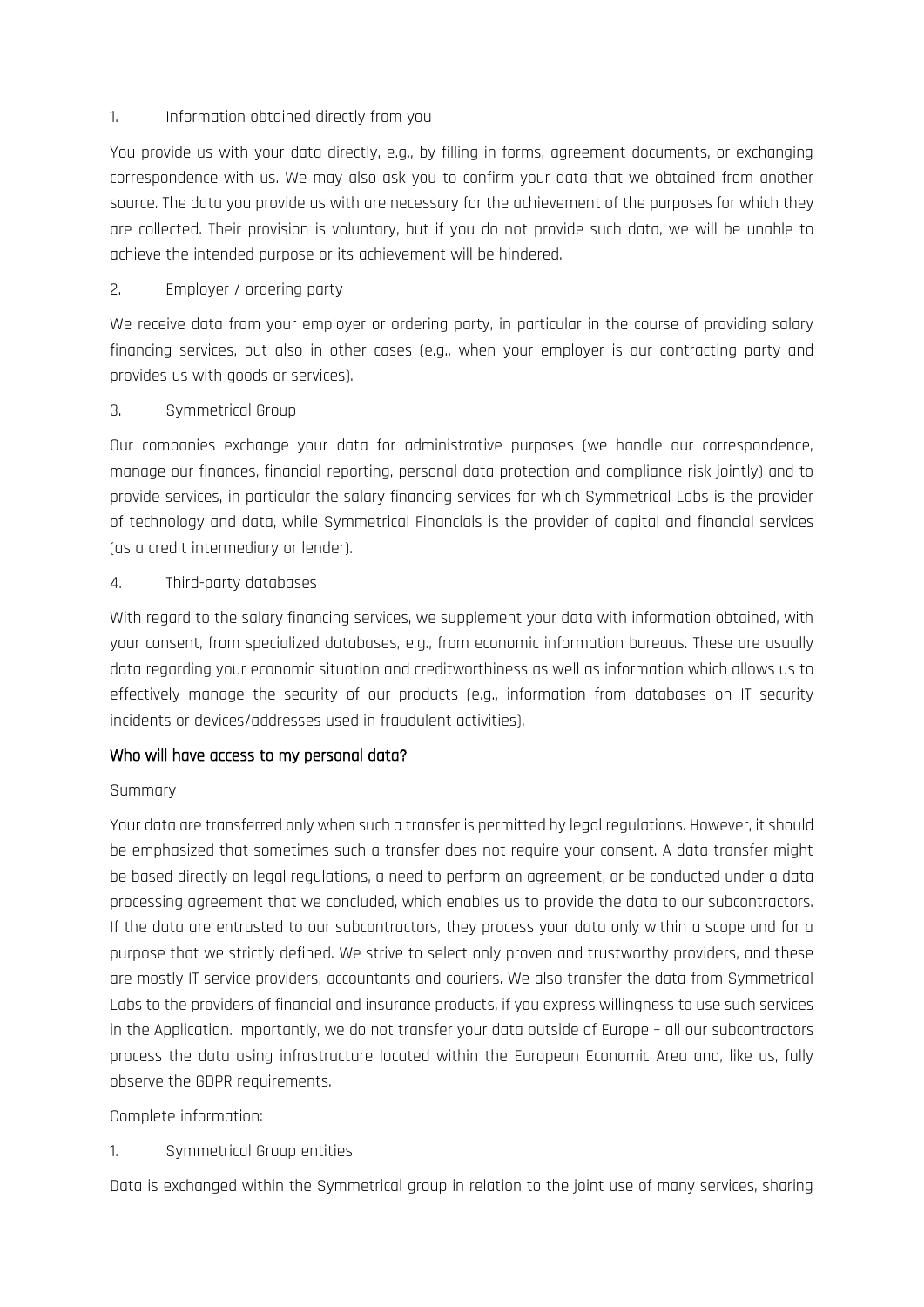the IT infrastructure, offices, etc. In the course of our operations, which in particular concern the handling of correspondence, financial reporting, or joint management of personal data security and compliance risk, data that is necessary for the performance of such operations might be exchanged between particular companies within the group.

## 2. Financial and insurance service providers

If, using the mobile application, you express your wish to use the services of a financial institution (please note that one of those institutions might be Symmetrical Financials) or an insurance company, your data that is required for the conclusion of the agreement will be transferred to such entities. The recipient of your data should advise you about the personal data processing policy that they follow (if they have not done so beforehand).

## 3. Employers / ordering parties

In the course of using the salary financing services, we exchange your data with the employer or ordering party within a scope necessary for the correct functioning of such services. Therefore, your employer might receive information on the amount of your liabilities that should be deducted from your salary or a request to confirm the data that you provided us with directly.

## 4. Subcontractors (especially technical subcontractors)

On the basis of data processing agreements, we transfer the data to our providers of various services, the most important of which are Amazon Web Services (this service enables the functioning of our system used for the provision of salary financing services) and Google GSuite / Google Firebase (we use these services to send push notifications, emails with notifications or documents that are required in the course of service provision). Our subcontractors process data within Europe and observe the highest security standards with regard to the data entrusted to them.

### 5. Third-party databases

In certain strictly defined situations, we may retransfer to economic information bureaus the information on (for example) how you repay your debt due to Symmetrical. Such situations are regulated by law and you will be notified if such a retransfer is to take place.

### 6. Public offices and state institutions

Legal regulations oblige us to transfer data to various state institutions. Such a transfer may be conducted without your consent or knowledge. This remains beyond our control, but we will always use our best efforts to verify the correctness of such transfers and to only transfer the required data in a secure manner that ensures the confidentiality of your data.

### Rights of the data subject

### Summary:

You have all the basic rights that arise from regulations on personal data protection. If you wish to exercise your rights and, e.g., gain access to your data, withdraw your consent for the processing of your data for a particular purpose, or if you want to request that your data be deleted, all you need to do is contact us by phone, email or in writing. We also use our best efforts to enable the management of personal data via the mobile application. We hope that functionalities allowing, e.g., the management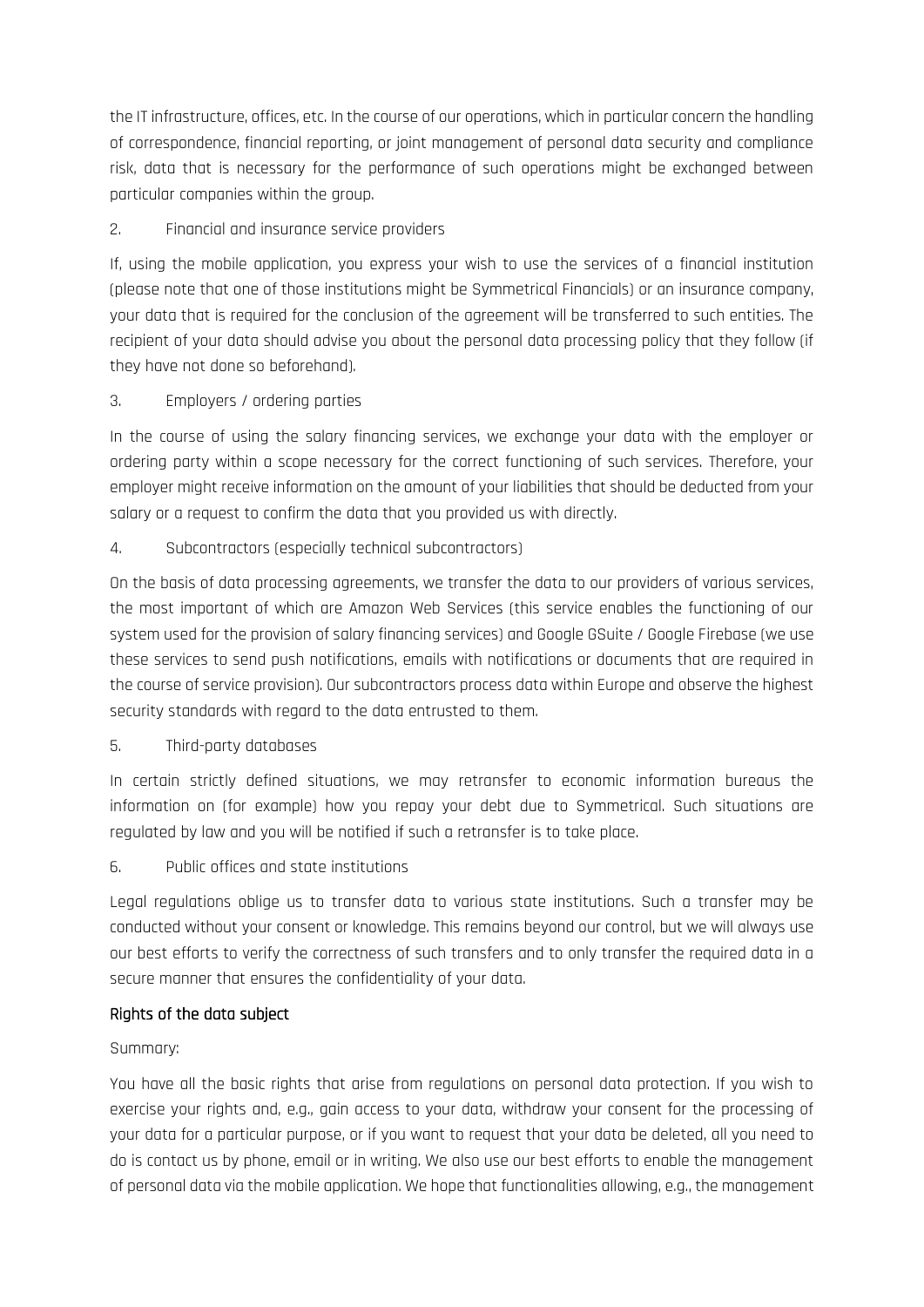of data processing consents will be available soon.

Complete information:

- 1. You have the right to access your data, that is you can inquire about which of your data we process. Moreover, you can inquire about the source of such data, our subcontractors that have access to such data and other controllers that had access thereto. You can ask for a copy of your data (including an electronic copy), which will be sent to you or to a controller indicated by you.
- 2. You have the right to withdraw your consent for data processing (if you have granted such consent), but it will not affect the correctness of data processing before such withdrawal. You may not withdraw your consent for data processing if the data are processed on a basis other than your consent (e.g., under legal requirements).
- 3. You are also entitled to object to the processing of your data for marketing purposes if in your case such processing is based on our legitimate interest, i.e., without asking for your consent.
- 4. You have the right to update your data or report that they need to be corrected.
- 5. You have the right to request that your data be removed, but only if we are not obligated to the further processing thereof (in connection to an agreement or legal regulations).
- 6. You have the right to request that the processing of your data be restricted if there is any doubt as to the correctness of such processing (e.g., when you submit a complaint questioning the conclusion of the agreement).
- 7. You have the right to lodge a complaint with the Personal Data Protection Office [\(www.uodo.gov.pl\)](http://www.uodo.gov.pl/).

### Data storage period

Summary:

We store personal data for as long as necessary to achieve the objectives listed in this Policy.

Complete information:

1. Our services

Due to the nature of the provided services, in consideration of the requirements provided for by the Accountancy Act and the applicable statutory claim limitation period, we decided that data will be stored for 6 years as of the termination of the agreement. If you submit any claims or complaints, that storage period may be extended. If for any reason no agreement was concluded, we will store the data for 6 years as of their obtainment.

2. Business partners/associates and their representatives

Due to the nature of the provided services, in consideration of the requirements provided for by the Accountancy Act and the applicable statutory claim limitation period, we decided that data will be stored for 6 years as of the later of the following events: completion or termination of the agreement between us, as of the last transaction, or as of the submission of any claim / complaint.

3. Correspondence